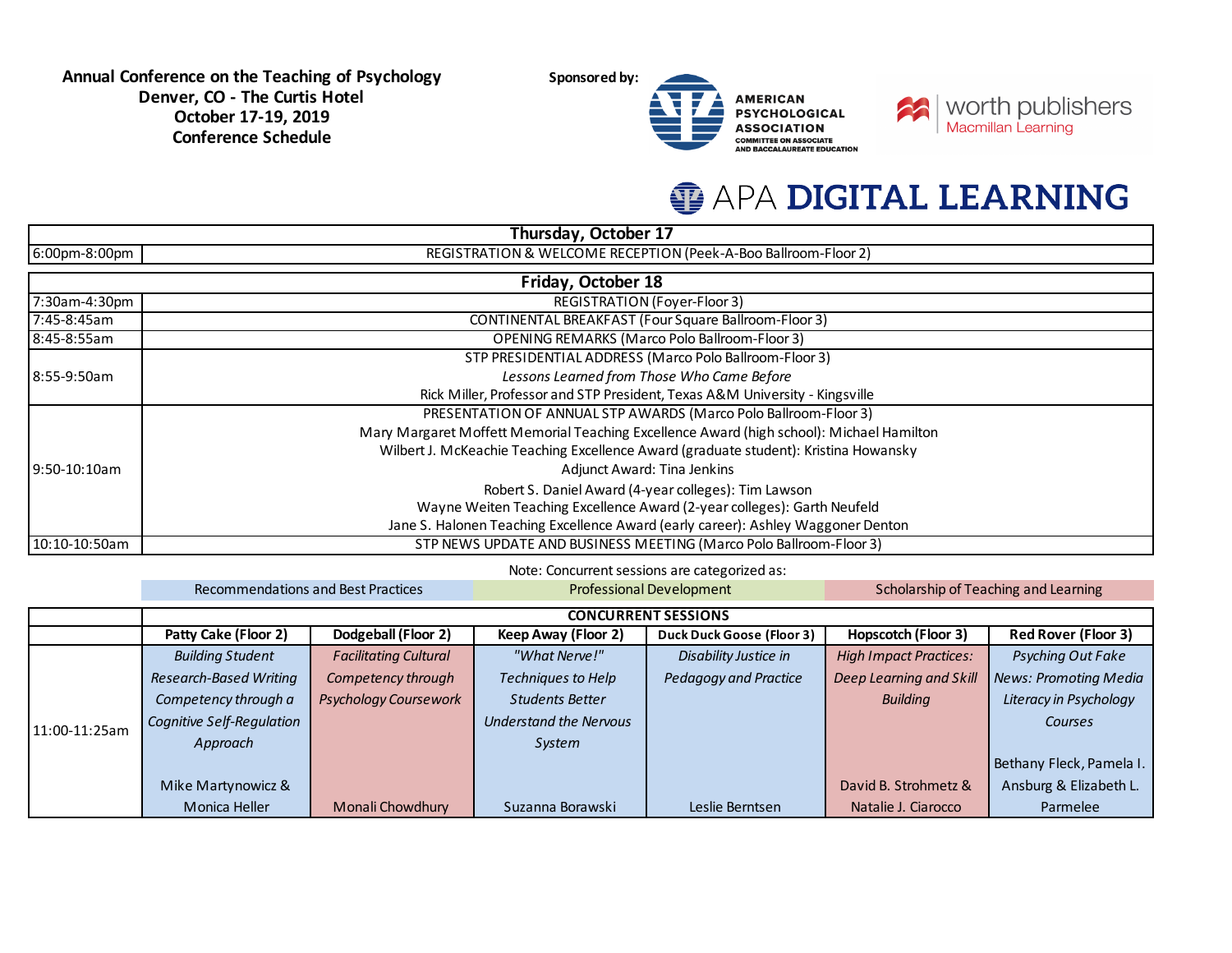|               | Note: Concurrent sessions are categorized as: |                                           |                         |                                                                                                                                                                                                                                                                                                                                                                                                                                                                                                                                                                                                                                                                  |                                      |                                |  |
|---------------|-----------------------------------------------|-------------------------------------------|-------------------------|------------------------------------------------------------------------------------------------------------------------------------------------------------------------------------------------------------------------------------------------------------------------------------------------------------------------------------------------------------------------------------------------------------------------------------------------------------------------------------------------------------------------------------------------------------------------------------------------------------------------------------------------------------------|--------------------------------------|--------------------------------|--|
|               |                                               | <b>Recommendations and Best Practices</b> |                         | <b>Professional Development</b>                                                                                                                                                                                                                                                                                                                                                                                                                                                                                                                                                                                                                                  | Scholarship of Teaching and Learning |                                |  |
|               |                                               |                                           |                         | Friday, October 18                                                                                                                                                                                                                                                                                                                                                                                                                                                                                                                                                                                                                                               |                                      |                                |  |
|               | Patty Cake (Floor 2)                          | Dodgeball (Floor 2)                       | Keep Away (Floor 2)     | <b>Duck Duck Goose (Floor 3)</b>                                                                                                                                                                                                                                                                                                                                                                                                                                                                                                                                                                                                                                 | Hopscotch (Floor 3)                  | <b>Red Rover (Floor 3)</b>     |  |
|               | <b>Teach Preschoolers</b>                     | An Experimental Test of                   | Taking the Brain Out of | What is the Good Life?                                                                                                                                                                                                                                                                                                                                                                                                                                                                                                                                                                                                                                           | Getting Woke!: Helping               | <b>Exploring the Nature of</b> |  |
|               | Psychology: Tips,                             | <b>Exercises to Improve</b>               | the Classroom and Into  | How Psychology Can Help                                                                                                                                                                                                                                                                                                                                                                                                                                                                                                                                                                                                                                          | <b>Students Identify</b>             | <b>Being Student-Centered</b>  |  |
|               | Resources, and Benefits                       | <b>Critical Thinking in</b>               | the Community:          | <b>Students Thrive</b>                                                                                                                                                                                                                                                                                                                                                                                                                                                                                                                                                                                                                                           | Diversity, Promote                   | vs. Teacher-Focused            |  |
|               | to People of All Ages                         | Introduction to                           | Neuroscience Outreach   |                                                                                                                                                                                                                                                                                                                                                                                                                                                                                                                                                                                                                                                                  | Inclusion, and Support               | through Endorsements           |  |
|               |                                               | Psychology                                |                         |                                                                                                                                                                                                                                                                                                                                                                                                                                                                                                                                                                                                                                                                  | Equity                               | of Autonomy or Authority       |  |
|               |                                               |                                           |                         |                                                                                                                                                                                                                                                                                                                                                                                                                                                                                                                                                                                                                                                                  |                                      |                                |  |
|               |                                               | Aurelie G. Weinstein,                     |                         |                                                                                                                                                                                                                                                                                                                                                                                                                                                                                                                                                                                                                                                                  |                                      |                                |  |
| 11:35-12:00pm |                                               | Matthew Schmolesky,                       |                         |                                                                                                                                                                                                                                                                                                                                                                                                                                                                                                                                                                                                                                                                  |                                      |                                |  |
|               |                                               | Young Shim, Marieke                       |                         |                                                                                                                                                                                                                                                                                                                                                                                                                                                                                                                                                                                                                                                                  |                                      |                                |  |
|               |                                               | Schilpzand, Lior M.                       |                         |                                                                                                                                                                                                                                                                                                                                                                                                                                                                                                                                                                                                                                                                  | Mollie B. Anderson,                  |                                |  |
|               |                                               | Burko, Daniel A. von                      |                         |                                                                                                                                                                                                                                                                                                                                                                                                                                                                                                                                                                                                                                                                  | KaylaAnn M. Turner,                  | Anna M. Schwartz,              |  |
|               |                                               | Deutsch, Thomas Gluick,                   |                         |                                                                                                                                                                                                                                                                                                                                                                                                                                                                                                                                                                                                                                                                  | Michelle W. Howard,                  | Elizabeth Che, Ron C.          |  |
|               | Karen Z. Naufel, Serena                       | Rebecca C. Higgins, Todd                  | Catherine L. Franssen,  | Sarah Dillard, Adam                                                                                                                                                                                                                                                                                                                                                                                                                                                                                                                                                                                                                                              | Sydnie Roberts,                      | Whiteman, Ethlyn S.            |  |
|               | Murphy, Hannah                                | Lindley, Thomas Lilly, &                  | Maxwell A. Hennings &   | Browning & Benjamin                                                                                                                                                                                                                                                                                                                                                                                                                                                                                                                                                                                                                                              | Alexandria Eiland & Jas              | Saltzman, & Patricia J.        |  |
|               | Newman, & Ryan Arflin                         | Pratima C. Darr                           | Adam R. Franssen        | Haynes                                                                                                                                                                                                                                                                                                                                                                                                                                                                                                                                                                                                                                                           | <b>Bland</b>                         | <b>Brooks</b>                  |  |
|               | LUNCH (Four Square Ballroom-Floor 3)          |                                           |                         |                                                                                                                                                                                                                                                                                                                                                                                                                                                                                                                                                                                                                                                                  |                                      |                                |  |
|               |                                               |                                           |                         | Lunch & Learn Sessions: (1) Is Work-Life Balance Possible for Faculty? (2) How Faculty Can Help Students Develop Employability Skills, (3) Teaching of                                                                                                                                                                                                                                                                                                                                                                                                                                                                                                           |                                      |                                |  |
|               |                                               |                                           |                         |                                                                                                                                                                                                                                                                                                                                                                                                                                                                                                                                                                                                                                                                  |                                      |                                |  |
|               |                                               |                                           |                         |                                                                                                                                                                                                                                                                                                                                                                                                                                                                                                                                                                                                                                                                  |                                      |                                |  |
|               |                                               |                                           |                         |                                                                                                                                                                                                                                                                                                                                                                                                                                                                                                                                                                                                                                                                  |                                      |                                |  |
|               |                                               |                                           |                         |                                                                                                                                                                                                                                                                                                                                                                                                                                                                                                                                                                                                                                                                  |                                      |                                |  |
| 12:00-1:00pm  |                                               |                                           |                         | Psychology [The Journal], (4) Getting a Job at a Teaching-Focused Institution, (5) Civic Engagement Pedagogy, (6) How Early Career Psychologists<br>Can Get Involved in STP and SoTL, (7) Women in Higher Education, (8) Mentoring Graduate Students, (9) Taking Steps Toward Administration,<br>(10) Building Meaningful Relationships with Students, (11) Culturally Responsive Introduction to Psychology, (12) Academic Integrity,<br>(13) Team-Based Learning, (14) Community Colleges and Developing Minority Researchers, (15) Inclusivity in the Classroom,<br>(16) Teaching Environmental Psychology, (17) OER in Psychology, (18) Mid-Career Mentoring |                                      |                                |  |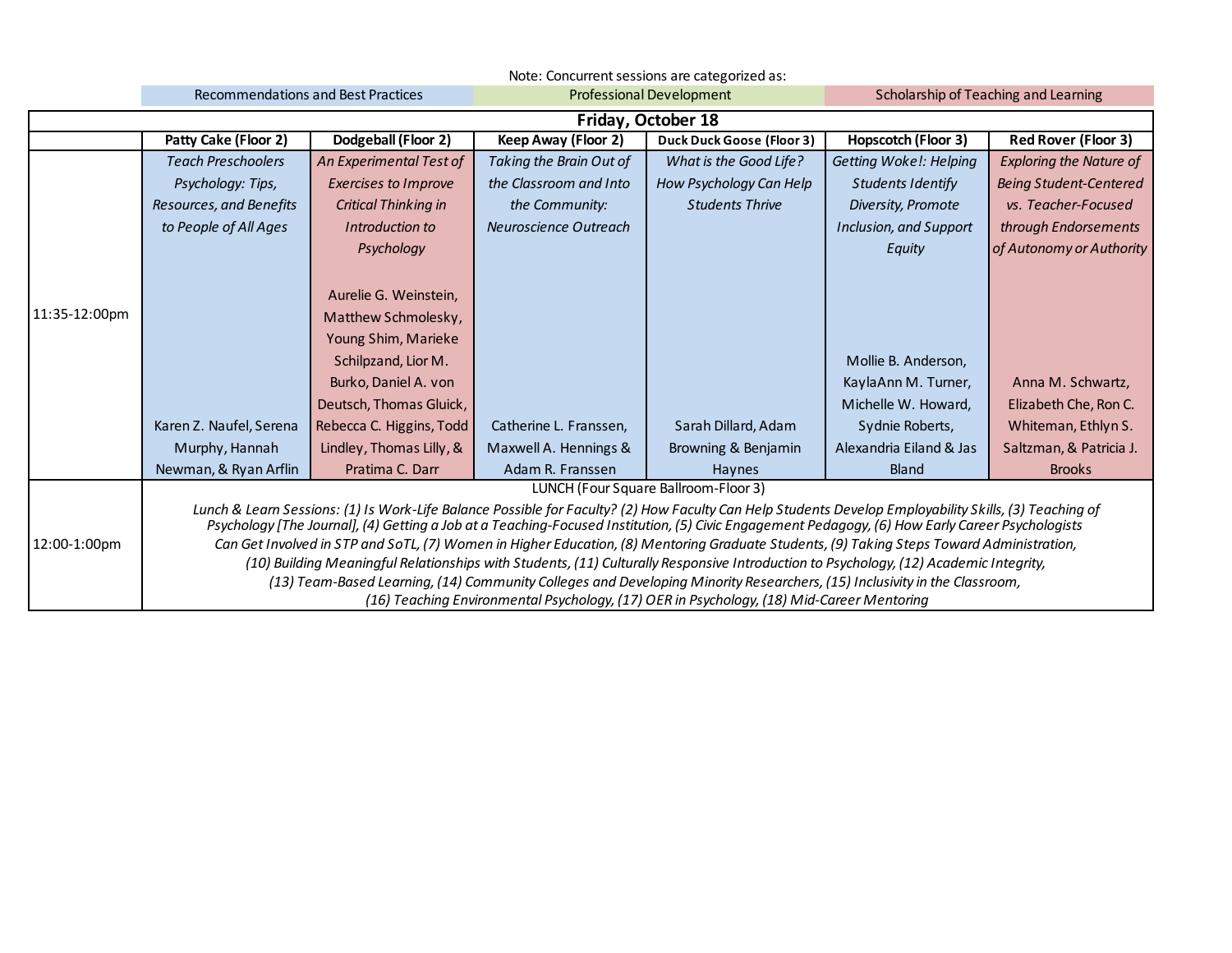|                            | Note: Concurrent sessions are categorized as: |                                           |                                                     |                                                                                                                                                                                                                                |                                  |                                |  |
|----------------------------|-----------------------------------------------|-------------------------------------------|-----------------------------------------------------|--------------------------------------------------------------------------------------------------------------------------------------------------------------------------------------------------------------------------------|----------------------------------|--------------------------------|--|
|                            |                                               | <b>Recommendations and Best Practices</b> |                                                     | Scholarship of Teaching and Learning                                                                                                                                                                                           |                                  |                                |  |
|                            | <b>Friday, October 18</b>                     |                                           |                                                     |                                                                                                                                                                                                                                |                                  |                                |  |
|                            | Patty Cake (Floor 2)                          | Dodgeball (Floor 2)                       | Keep Away (Floor 2)                                 | <b>Duck Duck Goose (Floor 3)</b>                                                                                                                                                                                               | <b>Hopscotch (Floor 3)</b>       | <b>Red Rover (Floor 3)</b>     |  |
|                            | <b>Psychology Students</b>                    | Learning How to Learn in                  | OER in Psychology - The                             | <b>Beyond Time</b>                                                                                                                                                                                                             | Fads and Facts: Is there         | Getting Ready for a            |  |
|                            | Have Skills! Four                             | <b>Introductory Psychology</b>            | Good, the Bad and the                               | <b>Management: Practical</b>                                                                                                                                                                                                   | Good Evidence to                 | <b>Makeover at Teaching of</b> |  |
|                            | <b>Classroom Assignments</b>                  |                                           | Crummy: A Panel                                     | <b>Productivity Strategies for</b>                                                                                                                                                                                             | Support Some of Our              | Psychology                     |  |
|                            | that Align with the APA                       |                                           | <b>Discussion</b>                                   | <b>Students (or Anyone)</b>                                                                                                                                                                                                    | <b>Most Popular Beliefs</b>      |                                |  |
|                            | 2.0 Guidelines for                            |                                           |                                                     |                                                                                                                                                                                                                                | about Teaching and               |                                |  |
| 1:10-1:55pm                | <b>Undergraduates</b>                         |                                           |                                                     |                                                                                                                                                                                                                                | Learning?                        |                                |  |
|                            |                                               |                                           |                                                     |                                                                                                                                                                                                                                |                                  |                                |  |
|                            | Christina M. Shane-                           |                                           |                                                     |                                                                                                                                                                                                                                |                                  |                                |  |
|                            | Simpson, Charles                              | Danae L. Hudson, Brooke                   |                                                     |                                                                                                                                                                                                                                |                                  |                                |  |
|                            | Raffaele, Anna M.                             |                                           | L. Whisenhunt & Christie Todd Dollar, Lisa Worthy & |                                                                                                                                                                                                                                | Jeffrey D. Holmes &              | Aaron S. Richmond &            |  |
|                            | Schwartz & Olga Parshina                      | C. Cathey                                 | Julie Lazzara                                       | Ashley Waggoner Denton                                                                                                                                                                                                         | David B. Daniel                  | Andrew N. Christopher          |  |
|                            | <b>Essential Knowledge for</b>                | Careers in Psychology                     | Learning Lab: Running an                            | <b>Combining Advanced</b>                                                                                                                                                                                                      | <b>Sequential Writing</b>        | Not Your Grandma's             |  |
|                            | the Academic Job Search                       | <b>Seminar: The Essential</b>             | Undergraduate Research                              | Psychological Research                                                                                                                                                                                                         | <b>Assignments to Critically</b> | Google: Innovative Uses        |  |
|                            |                                               | <b>Elements for Student</b>               | Lab All About The Process                           | <b>Methods Training and</b>                                                                                                                                                                                                    | Evaluate Psychological           | of Google Apps to              |  |
|                            |                                               | Preparedness Beyond                       |                                                     | Service Learning                                                                                                                                                                                                               | Journal Articles                 | Organize Your Course,          |  |
|                            |                                               | <b>Graduation</b>                         |                                                     |                                                                                                                                                                                                                                |                                  | <b>Build Rapport, and</b>      |  |
| 2:05-2:30pm                |                                               |                                           |                                                     |                                                                                                                                                                                                                                |                                  | Differentiate Instruction      |  |
|                            |                                               |                                           |                                                     |                                                                                                                                                                                                                                |                                  | <b>According to Student</b>    |  |
|                            |                                               |                                           |                                                     |                                                                                                                                                                                                                                |                                  | <b>Need</b>                    |  |
|                            |                                               |                                           |                                                     |                                                                                                                                                                                                                                |                                  |                                |  |
|                            |                                               |                                           | Crissa Levin & Jennifer                             |                                                                                                                                                                                                                                |                                  |                                |  |
|                            | Guy A. Boysen                                 | Millie Cordro                             | Grewe                                               | Deborah Miller                                                                                                                                                                                                                 | Suzanne Wood                     | Lindsay C. Masland             |  |
|                            |                                               |                                           |                                                     |                                                                                                                                                                                                                                |                                  |                                |  |
|                            |                                               |                                           |                                                     |                                                                                                                                                                                                                                |                                  |                                |  |
|                            |                                               |                                           |                                                     |                                                                                                                                                                                                                                |                                  |                                |  |
| 2:30-2:40pm<br>2:40-3:40pm |                                               |                                           |                                                     | COFFEE BREAK (Marco Polo Ballroom-Floor 3)<br>BILL HILL KEYNOTE ADDRESS (Marco Polo Ballroom-Floor 3)<br>Powerful Teaching: Unleash the Science of Learning<br>Pooja K. Agarwal, Assistant Professor, Berklee College of Music |                                  |                                |  |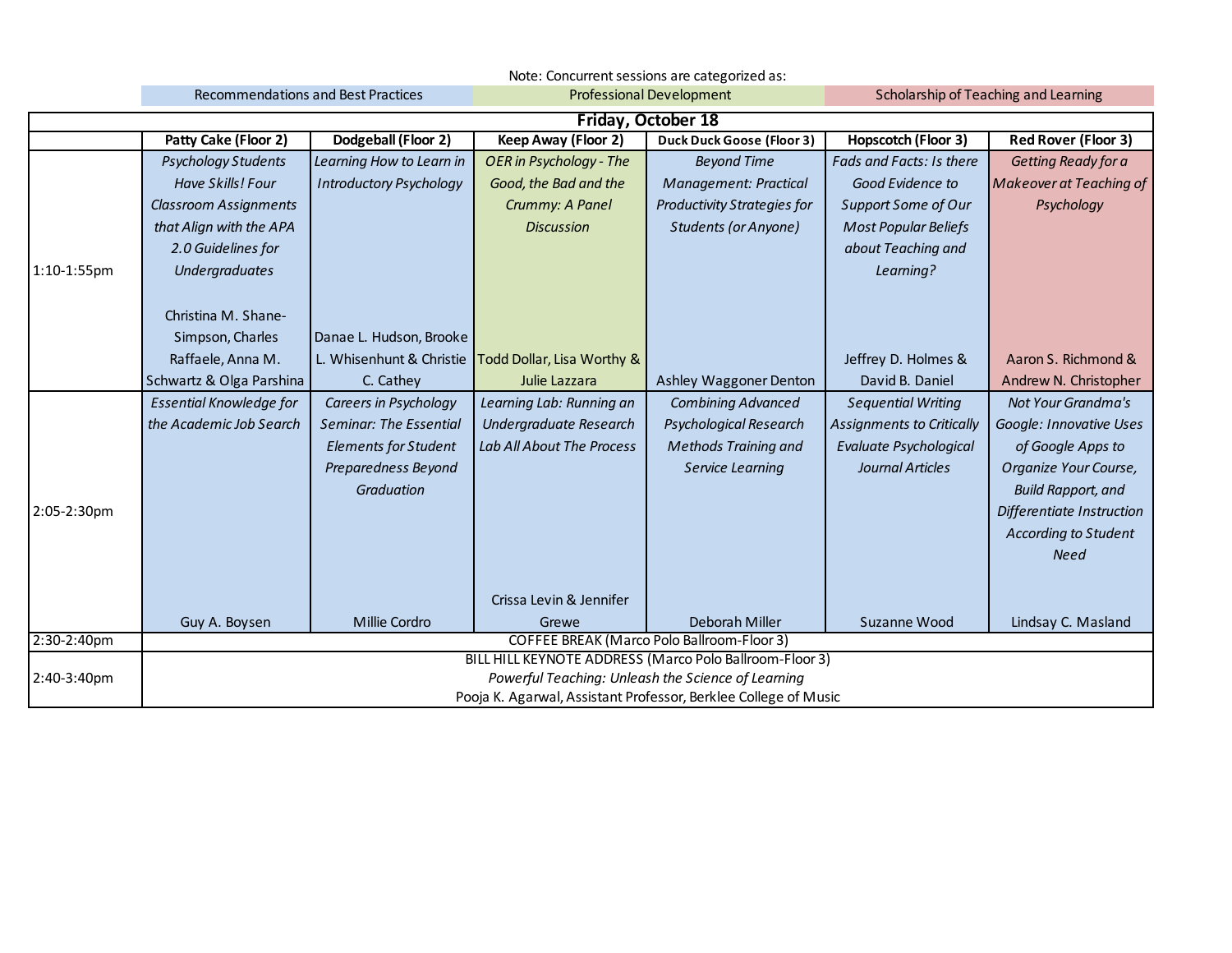|                | Note: Concurrent sessions are categorized as:                                                         |                                |                                  |                                                   |                                      |                            |  |
|----------------|-------------------------------------------------------------------------------------------------------|--------------------------------|----------------------------------|---------------------------------------------------|--------------------------------------|----------------------------|--|
|                | <b>Recommendations and Best Practices</b>                                                             |                                |                                  | <b>Professional Development</b>                   | Scholarship of Teaching and Learning |                            |  |
|                | Friday, October 18                                                                                    |                                |                                  |                                                   |                                      |                            |  |
|                | Patty Cake (Floor 2)                                                                                  | Dodgeball (Floor 2)            | Keep Away (Floor 2)              | <b>Duck Duck Goose (Floor 3)</b>                  | Hopscotch (Floor 3)                  | <b>Red Rover (Floor 3)</b> |  |
|                | Developing Impactful and                                                                              | <b>What Psychology Faculty</b> | <b>Defining Excellent</b>        | The Effects of Instructor                         | Are You Ready to                     | Self-Assessment: No        |  |
|                | <b>Practical Service-Learning</b>                                                                     | Need to Know about             | <b>Teaching in Latin America</b> | <b>Fluency and Student</b>                        | Rumble? A First Look at              | Longer a Laughing          |  |
|                | Opportunities for                                                                                     | Psychology Career              | and the U.S.: A Cross-           | Awareness on Self-                                | Guidelines from The APA              | <b>Matter</b>              |  |
|                | Psychology                                                                                            | Pathways                       | <b>Cultural and Cross-</b>       | <b>Perceived and Actual</b>                       | Intro Psych Initiative               |                            |  |
|                | <b>Undergraduates</b>                                                                                 |                                | <b>Disciplinary Comparison</b>   | Learning                                          |                                      |                            |  |
|                |                                                                                                       |                                |                                  |                                                   |                                      |                            |  |
| 3:50-4:35pm    |                                                                                                       |                                |                                  |                                                   | Regan A. R. Gurung,                  |                            |  |
|                |                                                                                                       |                                |                                  |                                                   | Garth Neufeld, Jennifer              |                            |  |
|                |                                                                                                       |                                |                                  |                                                   | Thompson, Kristen                    |                            |  |
|                |                                                                                                       |                                |                                  |                                                   | Whitlock, Bridgette                  | Steven C. Fleisher,        |  |
|                |                                                                                                       |                                | Karen J. Ripoll-Nunez,           |                                                   | Martin Hard, Dana Dunn,              | Edward Nuhfer, Rachel      |  |
|                | Natasha D. Tidwell, Brian                                                                             | Peggy Christidis, Jessica      | Marcelo H. O. Henklain,          | Matthew T. Schmolesky,                            | Melissa Beers, William S.            | Watson, Kali Nicholas      |  |
|                | Burke, William Mira &                                                                                 | C. Conroy, Luona Lin, &        | Carlos Hermosa Bosano &          | Miriam Ogbamichael &                              | Altman, Katherine                    | Moon, Karl Wirth & Ami     |  |
|                | Megan Wrona                                                                                           | Karen Stamm                    | Jared W. Keeley                  | <b>Austin Phyfe</b>                               | Wickes, & Stephen Chew               | Wangeline                  |  |
| 4:45-6:30pm    |                                                                                                       |                                |                                  | <b>SOCIAL HOUR (Four Square Ballroom-Floor 3)</b> |                                      |                            |  |
| $5:00-6:30$ pm |                                                                                                       |                                |                                  | POSTER SESSION (Four Square Ballroom-Floor 3)     |                                      |                            |  |
| $6:30pm-?$     | DINNER ON YOUR OWN (But sign up to join other conference participants for dinner somewhere in Denver) |                                |                                  |                                                   |                                      |                            |  |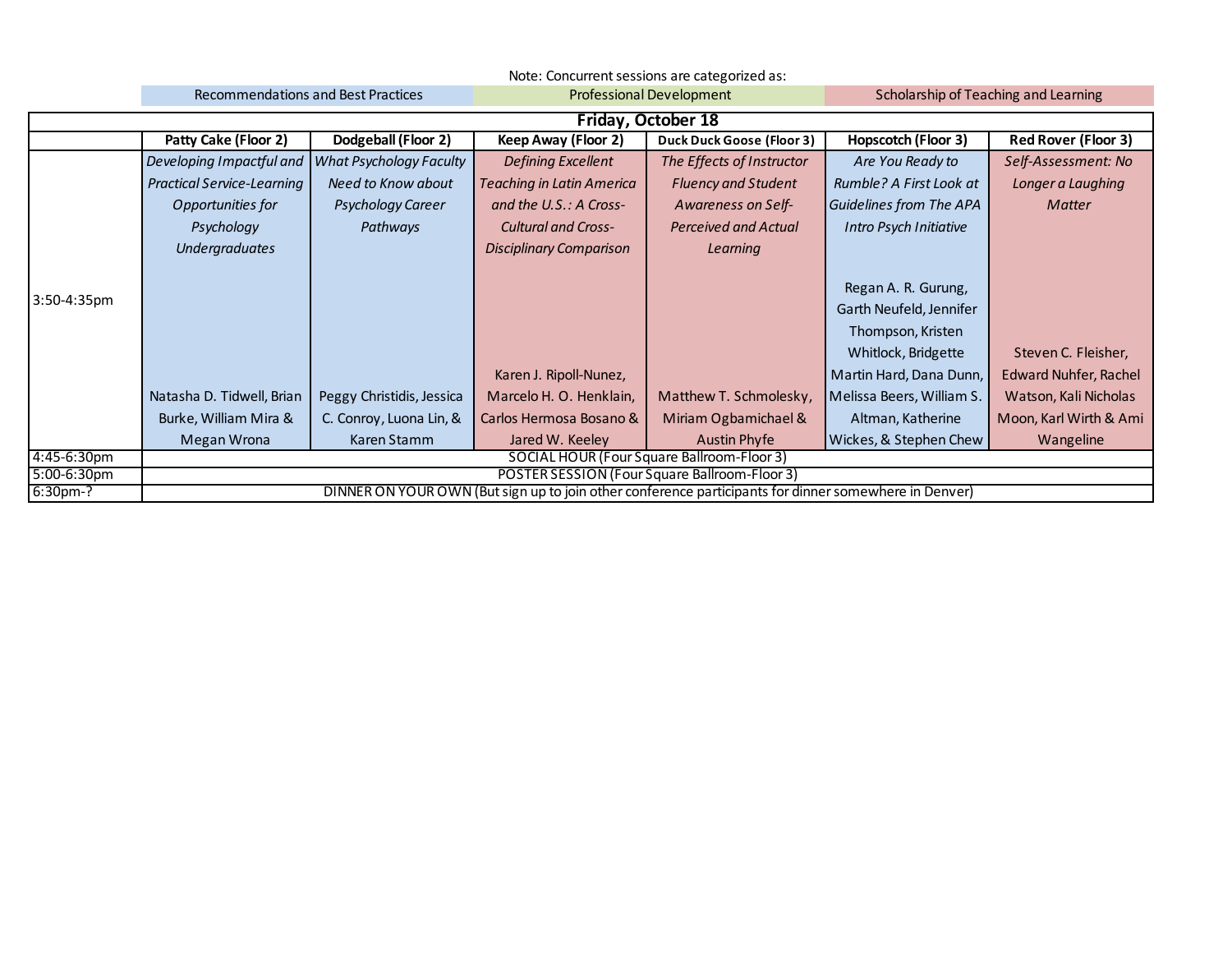|               | Note: Concurrent sessions are categorized as:                |                                                               |                                                       |                                                                  |                                      |  |  |  |  |
|---------------|--------------------------------------------------------------|---------------------------------------------------------------|-------------------------------------------------------|------------------------------------------------------------------|--------------------------------------|--|--|--|--|
|               |                                                              | <b>Recommendations and Best Practices</b>                     | <b>Professional Development</b>                       |                                                                  | Scholarship of Teaching and Learning |  |  |  |  |
|               |                                                              |                                                               | Saturday, October 19                                  |                                                                  |                                      |  |  |  |  |
| 7:30-8:30am   | BREAKFAST (Marco Polo Ballroom-Floor 3)                      |                                                               |                                                       |                                                                  |                                      |  |  |  |  |
|               | Dodgeball (Floor 2)                                          | <b>Keep Away (Floor 2)</b>                                    | <b>Duck Duck Goose (Floor 3)</b>                      | <b>Hopscotch (Floor 3)</b>                                       | <b>Red Rover (Floor 3)</b>           |  |  |  |  |
|               | <b>Documenting your Teaching</b>                             | Time to Teach to the                                          | <b>Storytelling Startup: How to</b>                   | <b>Integrating APA's Student</b>                                 | <b>Finding Lost Voices: Steps to</b> |  |  |  |  |
|               | for Awards, Hiring,                                          | Majority of Students: A                                       | Incorporate Story in the                              | Learning Outcomes and 5-                                         | Diversifying and Decolonizing        |  |  |  |  |
|               | <b>Promotion, and Tenure</b>                                 | Workshop on the Skillful                                      | Psychology Classroom                                  | Pillar Model Into Your                                           | your Psychology Courses              |  |  |  |  |
|               |                                                              | Psychology Student                                            |                                                       | <b>Introductory Psychology</b>                                   |                                      |  |  |  |  |
| 8:40-10:40am  |                                                              |                                                               |                                                       | Course: A Hands-On                                               |                                      |  |  |  |  |
| (Workshops)   |                                                              |                                                               |                                                       | Workshop                                                         |                                      |  |  |  |  |
|               | Janet M. Peters, Julie                                       |                                                               |                                                       |                                                                  |                                      |  |  |  |  |
|               | Lazzara, Karenna Malavanti,                                  |                                                               |                                                       |                                                                  |                                      |  |  |  |  |
|               | Molly Metz, & Daniel                                         | Stacie M. Spencer, Karen Z.                                   | Karen Brakke & R. Eric                                | William S. Altman & Melissa                                      | Leslie D. Cramblet Alvarez, K.       |  |  |  |  |
|               | <b>Storage</b>                                               | Naufel & Aaron S. Richmond                                    | Landrum                                               | <b>Beers</b>                                                     | Nicole Jones & Anna Ropp             |  |  |  |  |
| 10:40-10:50am | <b>COFFEE BREAK (Marco Polo Ballroom-Floor 3)</b>            |                                                               |                                                       |                                                                  |                                      |  |  |  |  |
|               |                                                              |                                                               |                                                       |                                                                  |                                      |  |  |  |  |
|               |                                                              |                                                               |                                                       |                                                                  |                                      |  |  |  |  |
|               | Dodgeball (Floor 2)                                          | <b>Keep Away (Floor 2)</b>                                    | <b>Duck Duck Goose (Floor 3)</b><br>From Drab to Fab: | Hopscotch (Floor 3)                                              | <b>Red Rover (Floor 3)</b>           |  |  |  |  |
|               | <b>Educating for Global</b><br>Citizenship in the Psychology | <b>BRAINS!</b> Preventing the<br>Zombification of Students by | Reimagining                                           | Teaching the Psychology of<br><b>Student Success: Activities</b> | Supermom, Superstar<br>Faculty       |  |  |  |  |
|               | Classroom                                                    | <b>Making Neuroscience Fun</b>                                | Library/Research Instruction                          | and Assignments to Promote                                       |                                      |  |  |  |  |
|               |                                                              | and Accessible!                                               | for Undergraduate                                     | <b>Student Flourishing</b>                                       |                                      |  |  |  |  |
| 10:55-11:20am |                                                              |                                                               | <b>Psychology Students</b>                            |                                                                  |                                      |  |  |  |  |
|               |                                                              |                                                               |                                                       |                                                                  |                                      |  |  |  |  |
|               | Kelley D. Haynes-Mendes,                                     |                                                               |                                                       |                                                                  | Jennifer L. O'Loughlin-Brooks        |  |  |  |  |
|               | Karla Lassonde & Leslie<br>Berntsen                          |                                                               | John Siegel & Rachel E.<br>Tennial                    | Bridgette Martin Hard &                                          | & Kathleen Hughes<br>Stellmach       |  |  |  |  |
|               |                                                              | Julia P. Langdal-Sittu                                        |                                                       | Sabriyya Pate                                                    |                                      |  |  |  |  |
|               | <b>Using a Positive Event</b>                                | <b>Teaching Writing Using APA</b>                             | <b>Handing Over Psychological</b>                     | Group work: Going from                                           | Are you Saying Yes to too            |  |  |  |  |
|               | <b>Support Exercise to Build</b>                             | Style: It's More than Just a                                  | Science: Beyond the<br>Classroom and Into the         | "Ugh" to "Aha!"                                                  | Many Things? Get Yourself a          |  |  |  |  |
| 11:30-11:55am | <b>Classroom Community</b>                                   | Reference List                                                | Community                                             |                                                                  | No Committee!                        |  |  |  |  |
|               |                                                              |                                                               |                                                       |                                                                  |                                      |  |  |  |  |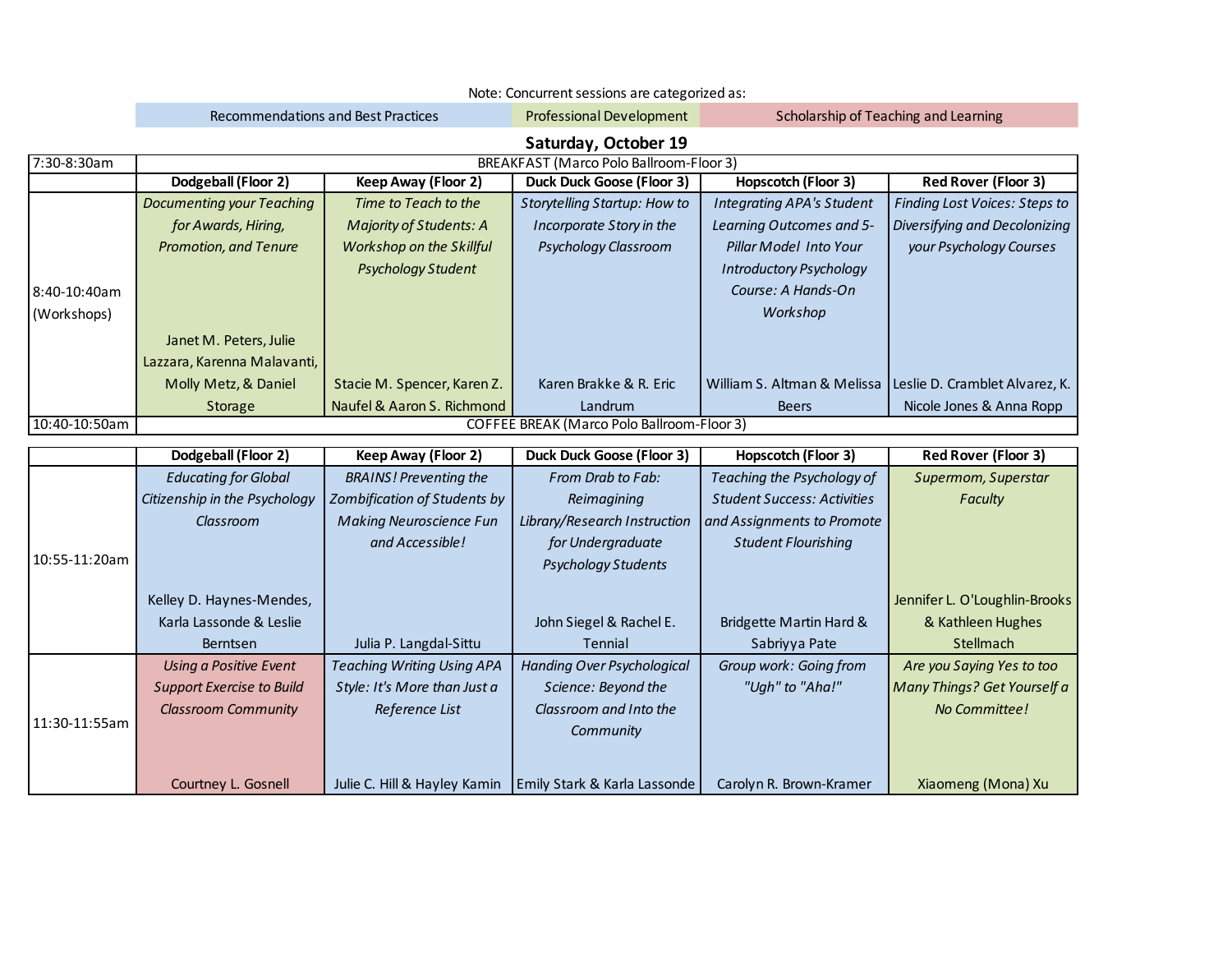|              | Note: Concurrent sessions are categorized as:                                                           |                                                                              |                                      |  |  |  |  |  |  |
|--------------|---------------------------------------------------------------------------------------------------------|------------------------------------------------------------------------------|--------------------------------------|--|--|--|--|--|--|
|              | Recommendations and Best Practices                                                                      | <b>Professional Development</b>                                              | Scholarship of Teaching and Learning |  |  |  |  |  |  |
|              | LUNCH AND "LIVE FROM DENVER SESSION" (Marco Polo Ballroom-Floor 3)                                      |                                                                              |                                      |  |  |  |  |  |  |
| 12:00-1:10pm | (1) Easy Living with the Buddy System, Melissa J. Loria<br>(2) It's a Menstruation Necklace! Betty Dorr |                                                                              |                                      |  |  |  |  |  |  |
|              | (3) Creatively Teaching Key "Players" in Psychology, Elizabeth Valenti                                  |                                                                              |                                      |  |  |  |  |  |  |
|              |                                                                                                         | (4) Group Polarization: An Easy Classroom Demonstration, Joshua D. Fetterman |                                      |  |  |  |  |  |  |

## **Saturday, October 19**

|                | Dodgeball (Floor 2)              | Keep Away (Floor 2)               | <b>Duck Duck Goose (Floor 3)</b> | <b>Hopscotch (Floor 3)</b>         | <b>Red Rover (Floor 3)</b>          |
|----------------|----------------------------------|-----------------------------------|----------------------------------|------------------------------------|-------------------------------------|
|                | <b>Research and Data Ethics</b>  | W.I.L.D. Teaching: Making         | How Will I Publish?!?            | <b>Old Timers and</b>              | Synergy between                     |
|                | and the Undergraduate            | <b>Your Psychology Classroom</b>  | Development of Successful        | <b>Opportunities: How</b>          | <b>Teaching/Learning Practice</b>   |
|                | Psychology Major                 | Come Alive                        | <b>Student-Focused Research</b>  | <b>Seemingly Small Events and</b>  | and Research Across Higher          |
|                |                                  |                                   | Programs at Undergraduate-       | <b>Micro-Decisions Can</b>         | <b>Education</b>                    |
|                |                                  |                                   | <b>Focused Institutions</b>      | <b>Contribute To Making Big</b>    |                                     |
| $1:15-2:00$ pm |                                  |                                   |                                  | Career Impacts                     |                                     |
|                |                                  |                                   |                                  |                                    |                                     |
|                |                                  |                                   |                                  |                                    | Pooja K. Agarwal, Melissa J.        |
|                | Susan A. Nolan, Tamarah          |                                   |                                  |                                    | Beers, Kathryn A. Becker-           |
|                | Smith, Kelly M. Goedert &        | Brian L. Burke, Megan C.          | Jennifer J. Thomas & Ellen E.    | R. Eric Landrum & Barney           | Blease, Shana K. Carpenter &        |
|                | Karen Z. Naufel                  | Wrona & Natasha D. Tidwell        | <b>Newell</b>                    | <b>Beins</b>                       | Raechel N. Soicher                  |
|                | Getting More Mileage out of      | <b>Using Spontaneity and</b>      | Knowledge as Process:            | Bringing a Passion-Driven,         | Not All Active Learning Is          |
|                | <b>Class Activities: "Sneaky</b> | Creativity in Teaching to         | <b>Implementing Experiential</b> | Project-based Curriculum to        | <b>Equal: Explaining (But Not</b>   |
|                | Teaching"                        | <b>Increase Student and</b>       | Learning in High School and      | <b>Introductory Statistics and</b> | <b>Reading Explanations)</b>        |
| 2:10-2:35pm    |                                  | <b>Instructor Engagement</b>      | College Psychology Curricula     | <b>Research Methods Courses</b>    | <b>Improves Learning</b>            |
|                | Josha D. Fetterman,              |                                   |                                  |                                    |                                     |
|                | Meredith E. Kneavel & Ian R.     | Katherine A. Elder & Asani H.     | Kathryn J. O'Toole & Kelly M.    | Lisa Dierker, Kristin Flaming      | Kody J. Manke, Paulo F.             |
|                | Sharp                            | Seawell                           | O'Toole                          | & Jennifer Rose                    | Carvalho & Ken R. Koedinger         |
|                | Introducing the Brain:           | Two Arms of the Same Body:        | Connecting, Developing, and      | <b>Students' Understanding of</b>  | A Novel Model for                   |
|                | Neuroscience or                  | <b>Aligning Program Direction</b> | Showcasing Skills: Infusing a    | Plagiarism                         | <b>Translating Psychological</b>    |
|                | Biopsychology?                   | and Curriculum Across             | Skill-based Curriculum into      |                                    | <b>Science to Classroom</b>         |
|                |                                  | <b>Online and On-Campus</b>       | <b>Your Courses</b>              |                                    | <b>Practice in Higher Education</b> |
| 2:45-3:10pm    |                                  | <b>Deliveries</b>                 |                                  |                                    |                                     |
|                |                                  |                                   |                                  |                                    |                                     |
|                | Maxwell A. Hennings,             |                                   |                                  |                                    |                                     |
|                | Catherine L. Franssen &          | Noelany Pelc & Margaret J.        | Kathleen Hughes & Kimberly       | Donald F. Graves & Sarah R.        | Raechel N. Soicher & Kathryn        |
|                | Adam R. Franssen                 | Farrelly                          | <b>Duff</b>                      | Carter                             | A. Becker-Blease                    |